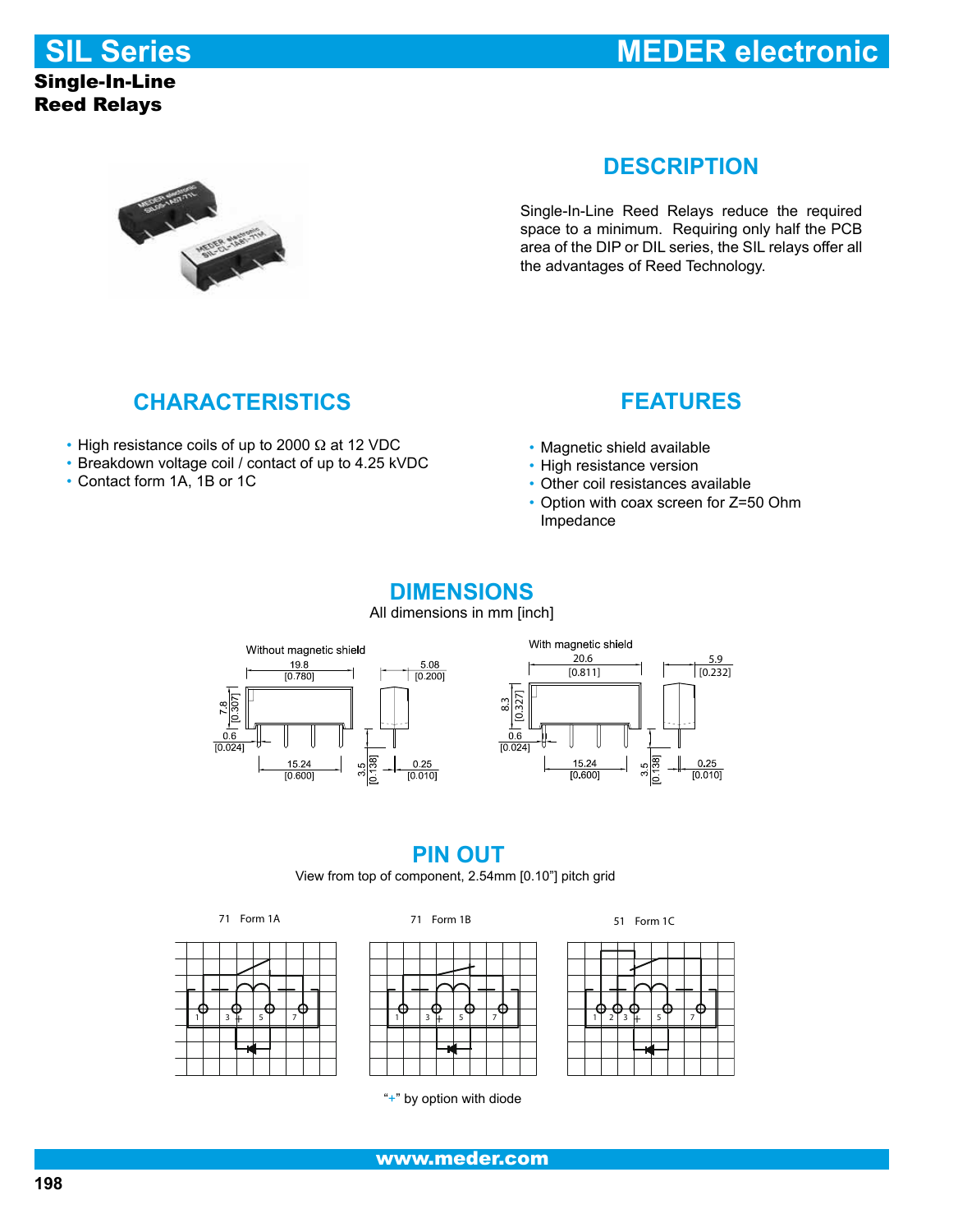# **RELAY DATA**

| All Data at 20° C                               | Switch Model $\rightarrow$<br>Switch 31<br>Contact Form $\rightarrow$<br>Form A |              |     |                | Switch 72<br>Form A |      |            |                           |
|-------------------------------------------------|---------------------------------------------------------------------------------|--------------|-----|----------------|---------------------|------|------------|---------------------------|
| <b>Contact Ratings</b>                          | <b>Conditions</b>                                                               | Min.         |     | Typ. Max.      | Min.                |      |            | Typ. Max. Units           |
| <b>Switching Power</b>                          | Any DC combination of V & A<br>not to exceed their individual<br>max.'s         |              |     | 50             |                     | 15   |            | W                         |
| Switching Voltage                               | DC or peak AC                                                                   |              |     | 500            |                     | 200  |            | V                         |
| <b>Switching Current</b>                        | DC or peak AC                                                                   |              |     | 2              |                     | 1.0  |            | A                         |
| Carry Current                                   | DC or peak AC                                                                   |              |     | $\mathfrak{p}$ |                     | 1.25 |            | А                         |
| <b>Static Contact Resistance</b>                | w/ 0.5 V & 10mA                                                                 |              |     | 80             |                     | 150  |            | $m\Omega$                 |
| <b>Dynamic Contact Resistance</b>               | Measured w/ 0.5 V & 50mA,<br>1.5 ms after closure                               |              |     |                |                     | 200  |            | mΩ                        |
| Insulation Resistance across<br>Contacts        | <b>Across Contact</b><br>Coil - Contact                                         | $10^{11}$    |     |                | $10^{13}$           |      |            | Ω                         |
| Breakdown Voltage across<br>Contact             | <b>Across Contact</b><br>Coil - Contact                                         | 1500<br>2000 |     |                | 250<br>1500         |      |            | <b>VDC</b>                |
| Operate Time incl. Bounce                       | Nominal voltage                                                                 |              | 1.2 |                |                     | 0.7  |            | ms                        |
| Release Time                                    | with no coil suppression                                                        |              | 1.0 |                |                     | 0.1  |            | ms                        |
| Capacitance                                     | Across Contact<br>Coil - Contact                                                |              |     | 0.3            |                     |      | 0.2<br>2.0 | pF                        |
| <b>Life Expectance</b>                          |                                                                                 |              |     |                |                     |      |            |                           |
| Switch Voltage 5V - 10 mA                       | DC <10 pF stray cap.                                                            |              |     | 100            |                     | 1000 |            | 10 <sup>6</sup><br>Cycles |
|                                                 | For other load requirements, see the life test section on P. 120.               |              |     |                |                     |      |            |                           |
| <b>Environmental Data</b>                       |                                                                                 |              |     |                |                     |      |            |                           |
| <b>Shock Resistance</b>                         | 1/2 sinus wave duration<br>$11 \text{ ms}$                                      |              |     | 50             |                     |      | 50         | g                         |
| <b>Vibration Resistance</b>                     | From 10 - 2000 Hz                                                               |              |     | 10             |                     |      | 20         | g                         |
| <b>Ambient Temperature</b>                      | 10°C/ minute max. allowable                                                     | $-20$        |     | 70             | $-20$               |      | 70         | °C                        |
| <b>Stock Temperature</b>                        | 10°C/ minute max. allowable                                                     | $-35$        |     | 95             | $-35$               |      | 95         | ۰C                        |
| <b>Soldering Temperature</b><br>5 sec.          |                                                                                 |              |     | 260            |                     | 260  |            | °C                        |
| * 600 VDC with 5V coil, 1000 VDC with 12V coil. |                                                                                 |              |     |                |                     |      |            |                           |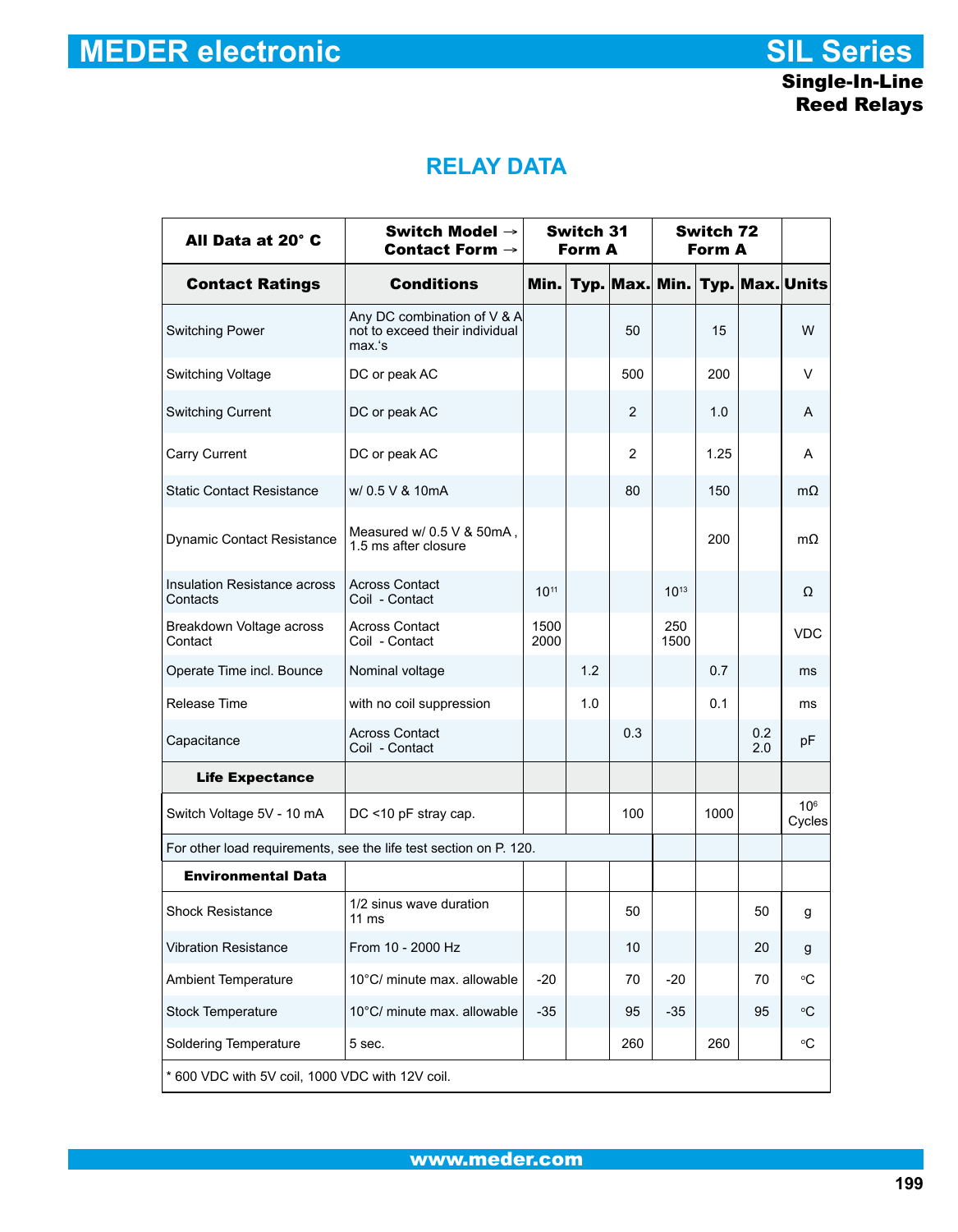# **RELAY DATA**

| All Data at 20° C                                       | Switch Model $\rightarrow$<br>Contact Form $\rightarrow$                | Switch 75<br>Form A |     |            | Switch 90<br>Form B/C        |            |      |                                |
|---------------------------------------------------------|-------------------------------------------------------------------------|---------------------|-----|------------|------------------------------|------------|------|--------------------------------|
| <b>Contact Ratings</b>                                  | <b>Conditions</b>                                                       | Min.                |     |            |                              |            |      | Typ. Max. Min. Typ. Max. Units |
| <b>Switching Power</b>                                  | Any DC combination of V & A<br>not to exceed their individual<br>max.'s |                     |     | 10         |                              |            | 3    | W                              |
| Switching Voltage                                       | DC or peak AC                                                           |                     |     | 500        |                              |            | 175  | V                              |
| <b>Switching Current</b>                                | DC or peak AC                                                           |                     |     | 0.5        |                              |            | 0.25 | A                              |
| Carry Current                                           | DC or peak AC                                                           |                     |     | 1.0        |                              |            | 1.2  | A                              |
| <b>Static Contact Resistance</b>                        | w/ 0.5 V & 10mA                                                         |                     |     | 200        |                              |            | 150  | $m\Omega$                      |
| <b>Dynamic Contact Resistance</b>                       | Measured w/ 0.5 V & 50mA,<br>1.5 ms after closure                       |                     |     | 200        |                              |            | 250  | $m\Omega$                      |
| Insulation Resistance across<br>Contacts                | <b>Across Contact</b><br>Coil - Contact                                 | $10^{13}$           |     |            | 10 <sup>9</sup><br>$10^{12}$ |            |      | Ω                              |
| Breakdown Voltage across<br>Contact                     | <b>Across Contact</b><br>Coil - Contact                                 | 1500*<br>1500       |     |            | 200<br>1500                  |            |      | <b>VDC</b>                     |
| Operate Time incl. Bounce                               | Nominal voltage                                                         |                     |     | 0.5        |                              |            | 0.7  | ms                             |
| Release Time                                            | with no coil suppression                                                |                     |     | 0.1        |                              |            | 1.5  | ms                             |
| Capacitance                                             | <b>Across Contact</b><br>Coil - Contact                                 |                     |     | 0.4<br>2.0 |                              | 1.0<br>4.0 |      | pF                             |
| <b>Life Expectance</b>                                  |                                                                         |                     |     |            |                              |            |      |                                |
| Switch Voltage 5V - 10 mA                               | DC <10 pF stray cap.                                                    |                     | 500 |            |                              | 100        |      | 10 <sup>6</sup><br>Cycles      |
| For other load requirements, see the life test section. |                                                                         |                     |     |            |                              |            |      |                                |
| <b>Environmental Data</b>                               |                                                                         |                     |     |            |                              |            |      |                                |
| <b>Shock Resistance</b>                                 | 1/2 sinus wave duration<br>$11 \text{ ms}$                              |                     |     | 30         |                              |            | 50   | g                              |
| <b>Vibration Resistance</b>                             | From 10 - 2000 Hz                                                       |                     |     | 10         |                              |            | 20   | g                              |
| <b>Ambient Temperature</b>                              | 10°C/ minute max. allowable                                             | $-20$               |     | 70         | $-20$                        |            | 70   | ۰C                             |
| <b>Stock Temperature</b>                                | 10°C/ minute max. allowable                                             | $-35$               |     | 95         | $-35$                        |            | 95   | °C                             |
| <b>Soldering Temperature</b>                            | 5 sec.                                                                  |                     |     | 260        |                              |            | 260  | °C                             |
| * 600 VDC with 5V coil, 1000 VDC with 12V coil.         |                                                                         |                     |     |            |                              |            |      |                                |